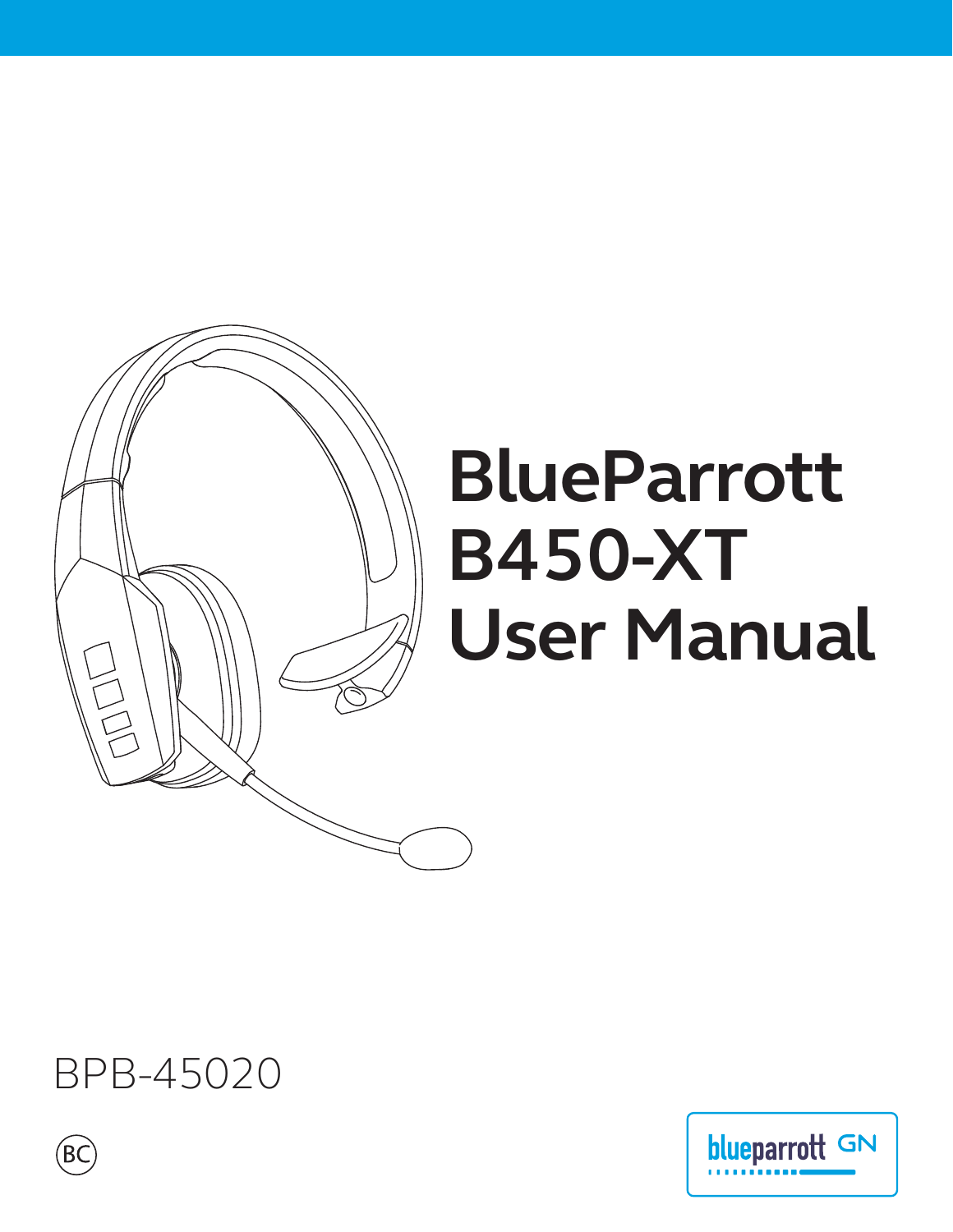# **TABLE OF CONTENTS**

| • Battery Power Indicators<br>• Operation While Using the Charger/Adapter                                                                                                                                                                                                                                                                                                                                  |
|------------------------------------------------------------------------------------------------------------------------------------------------------------------------------------------------------------------------------------------------------------------------------------------------------------------------------------------------------------------------------------------------------------|
| • On/Off/Standby<br>• Pairing with a Phone<br>- NFC Pairing<br>- Regular Pairing<br>. How to wear and Adjust the B450-XT<br>- Adjusting the headband length<br>- Adjusting the headband tension<br>- Positioning the microphone<br>- Switching microphone boom between left anf right ear<br>• Making/Taking Calls                                                                                         |
|                                                                                                                                                                                                                                                                                                                                                                                                            |
|                                                                                                                                                                                                                                                                                                                                                                                                            |
|                                                                                                                                                                                                                                                                                                                                                                                                            |
| • Multiple Device Pairing and Multipoint Mode<br>• Proximity Pairing<br>• Additional Features and Functions<br>- Last Number Redial<br>- Call Waiting/Rejecting a Call<br>- Rejecting a Call<br>- Phone Voice Control<br>- Muting<br>- Transferring Audio<br>- Turning Headset Indicator Lights On/Off<br>- Reset Headset Paired Devices List<br>- Reset Parrott Button Defaults<br>• Over-the-air Updates |
|                                                                                                                                                                                                                                                                                                                                                                                                            |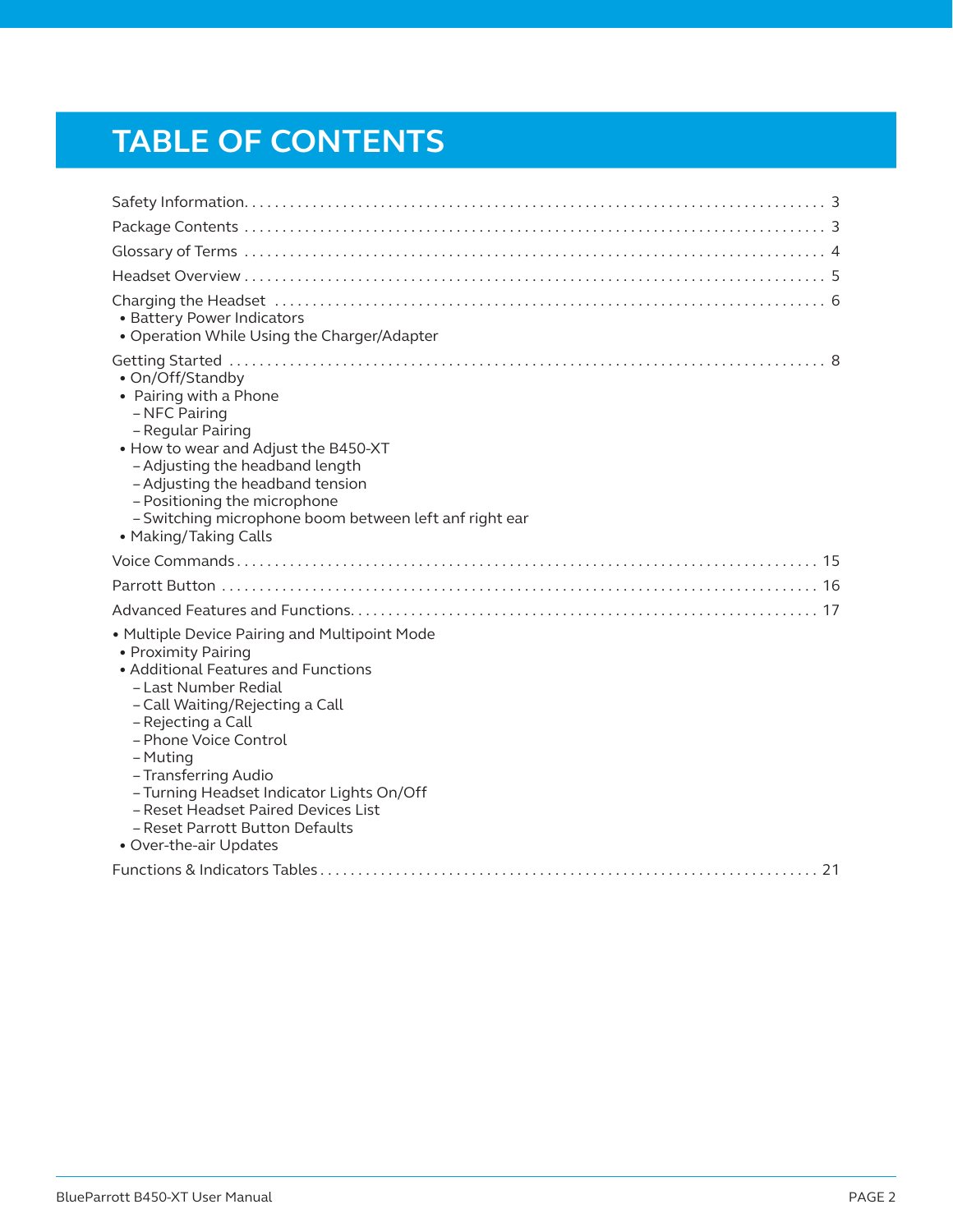# **SAFETY INFORMATION**

*IMPORTANT SAFETY NOTE: Prolonged exposure to high volume levels can damage your hearing. To avoid injury, set the volume to the lowest comfortable level. If you experience ringing in your ears, or voices sound muffled, stop using the headset. Avoid turning up the volume to block noisy surroundings. It's possible for your ears to adapt to volume that is too high, and this could result in permanent hearing damage without any noticeable discomfort.*

- Check with local and state laws regarding cell phone/headset usage while operating a motor vehicle.
- The headset is IP54 rated. Do not immerse any part of this product in water.
- Plastic bags and small parts may cause choking if ingested. Keep them away from small children and pets.
- Use only the power cords included with this product.
- Avoid temperatures exceeding 60° C (140° F) (may cause equipment failure).

# **PACKAGE CONTENTS**

- A. B450-XT Headset with Leatherette Ear Cushion
- **B.** Spare Foam Ear Cushion
- C. Spare Microphone Windscreen
- D. USB-C Charging Cable
- E. Auto (DC) Adapter
- F. Quick-Start Guide\*
- G. Warranty and Compliance Document\*

 *\*Not pictured.*



*Images are not shown to scale.*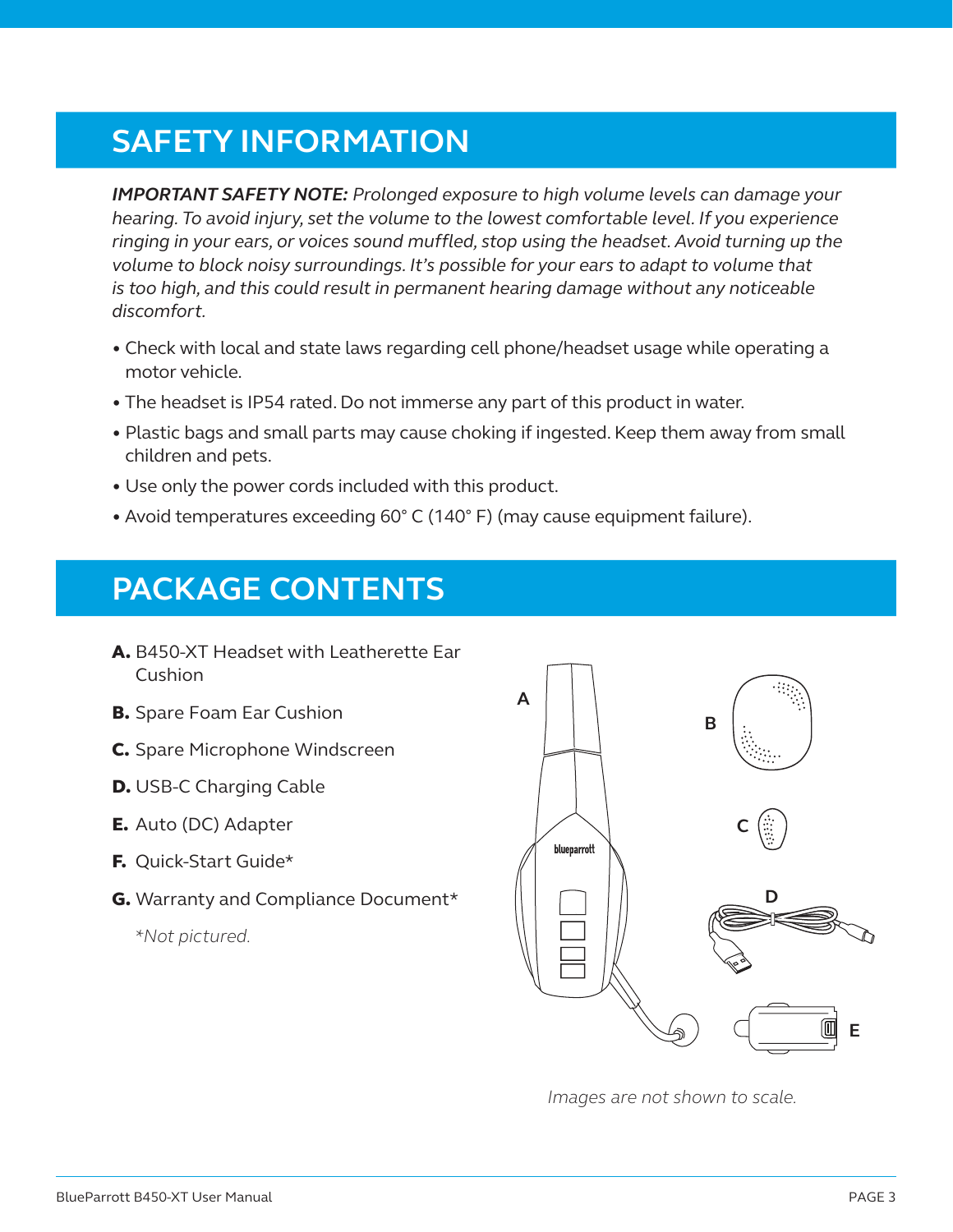# **GLOSSARY OF TERMS**

On: Headset is on, but there is no connection to the phone (red light will flash).

MFB: Abbreviation for "Multifunction Button."

**Multipoint Mode:** Multipoint Mode allows you to connect and switch between two Bluetooth devices.

Paired: Two Bluetooth devices agree to communicate with one another.

**Standby Mode:** Headset is on, Bluetooth link is active, and the user is not on a call (blue light will flash).

Talk Mode: Headset is in use with the cell phone while the cell phone is on an active call (blue light will flash).

A2DP: Advanced Audio Distribution Profile is a Bluetooth protocol for streaming audio other than call audio, e.g. music or GPS directions.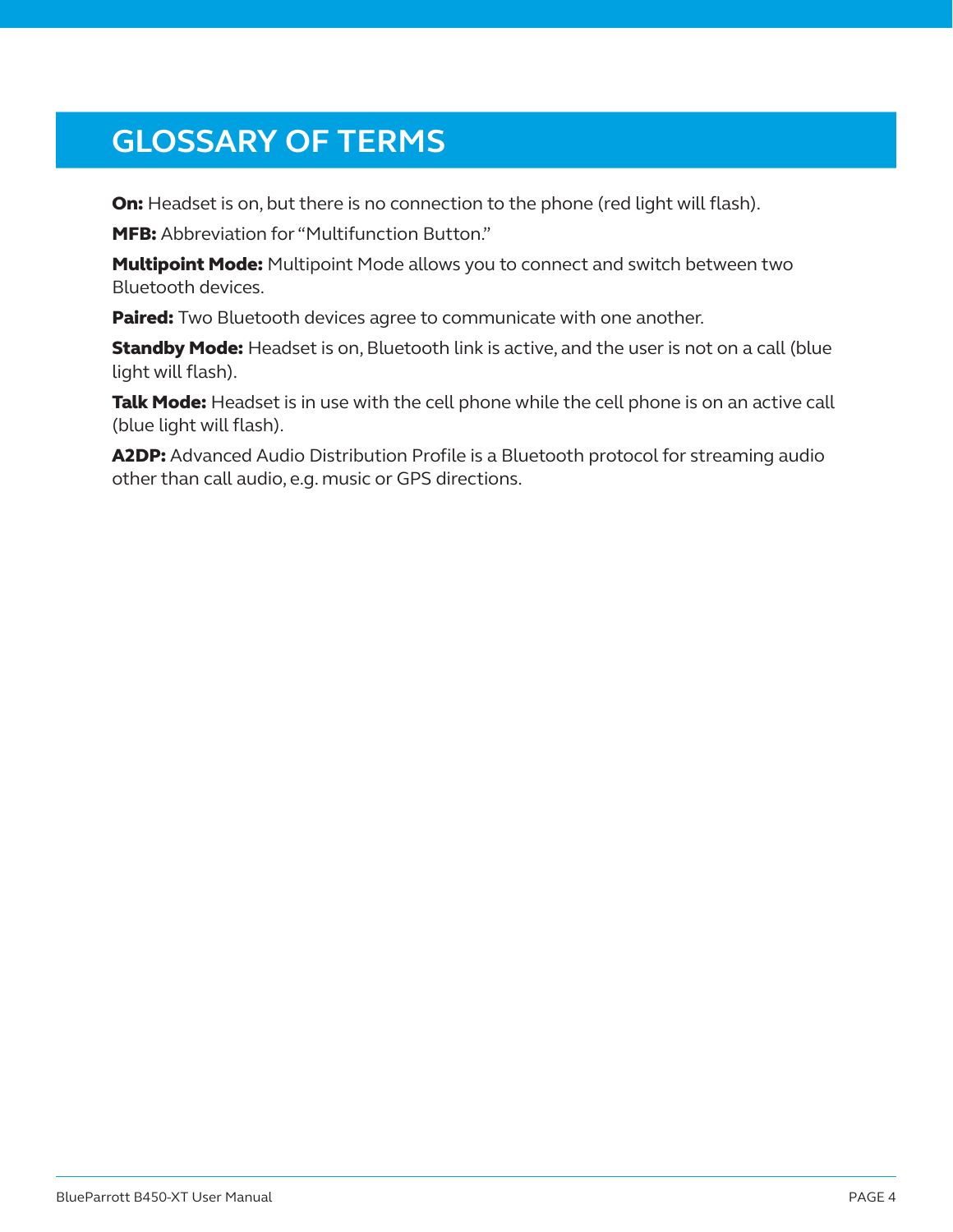# **HEADSET OVERVIEW**

- **A.** Flexible Microphone Boom
- **B.** Volume Down
- **C.** Volume Up/Mute
- **D.** Indicator Lights
- **E.** Multifunction Button (MFB)
- **F.** Parrott Button

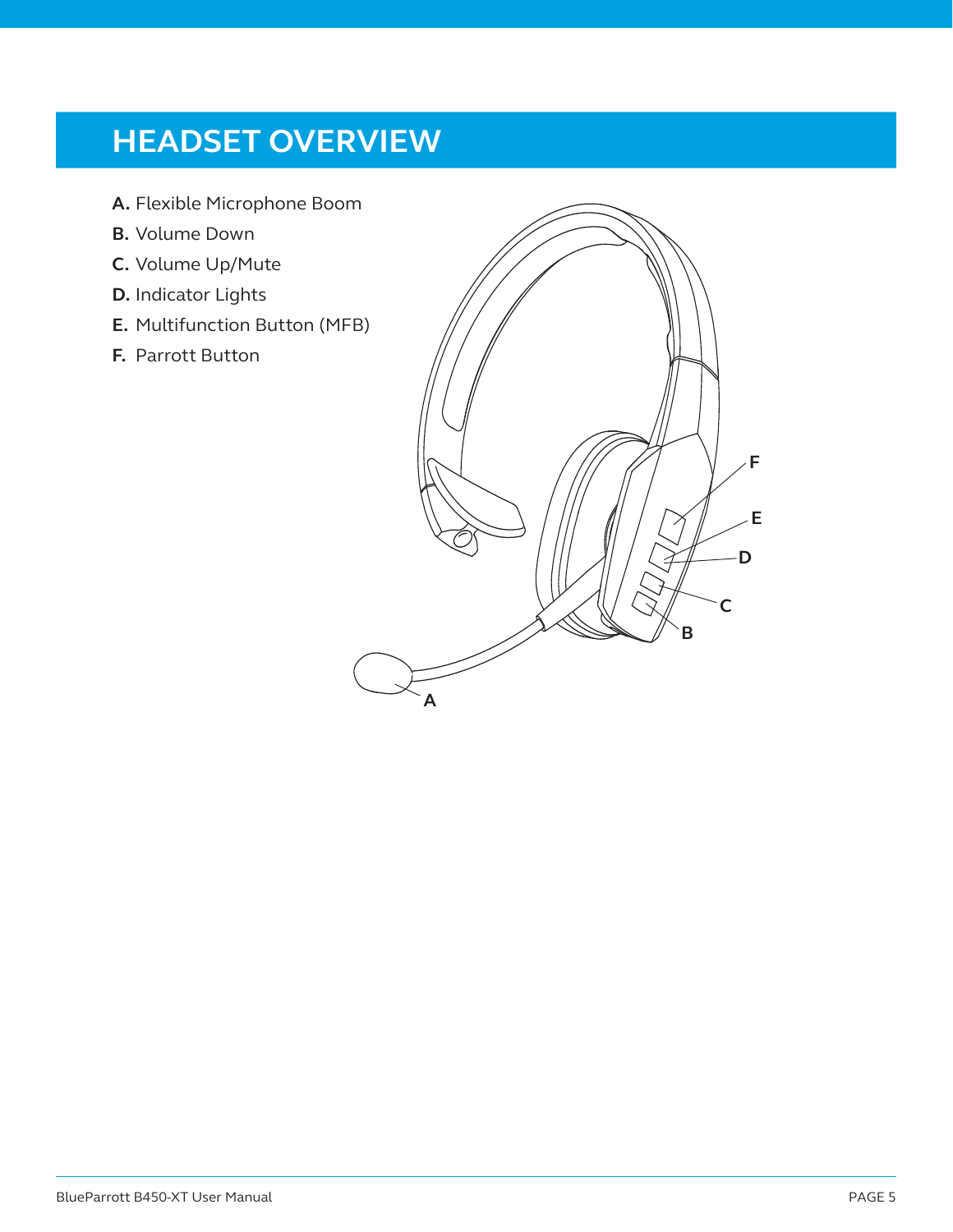## **CHARGING THE HEADSET**

Connect the USB-C charging cable into the headset's USB-C charging port. If the headset is not fully charged, the indicator will turn red. When the indicator turns blue and *stays* blue, the unit is fully charged. *A fully discharged* battery will need approximately 3 hours to achieve a complete charge.



### Battery Power Indicators

While charging, the MFB's indicator light shows the level of battery power on your B450-XT as follows:

**Blue light:** Fully charged. Over 24 hours' talk time.

Red light: Less than a full charge.

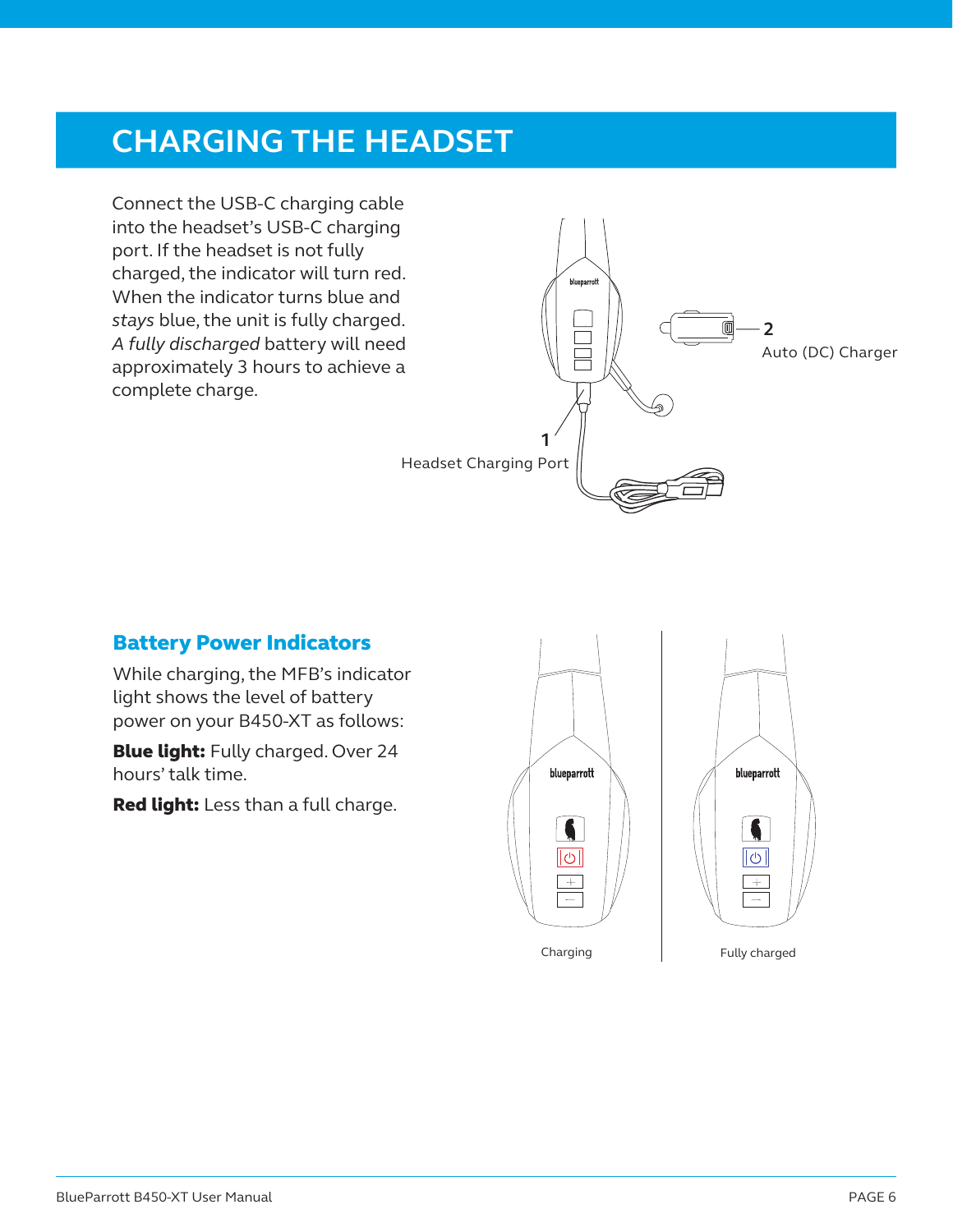# **CHARGING THE HEADSET** (continued)

### Operation While Using the Charger/Adapter

The B450-XT headset will operate from battery power or from power supplied via the USB-C cable.

*NOTE: Do not attach the USB-C cable to a powered USB-C port mid-call. This will cause the headset to reset, and the call will be sent back to the phone.*

When the headset is operating from the battery, all indicator lights and sounds will function as described in this guide.

When the headset is operating from power supplied via the USB-C cable, the headset including the audio indicators—will function as described in this user guide. However, the MFB lights will indicate the battery charge status.

While the headset is on the charger, press the MFB long enough to power the unit on. The headset should reconnect automatically unless your phone is set to "always ask" for connection requests.

After the battery is fully charged, the MFB charge light will turn blue and stay blue as long as a powered USB-C cable is connected to the headset. While the headset is fully charged and the charge light is blue, the blue indicator light will also be on if the headset is powered on.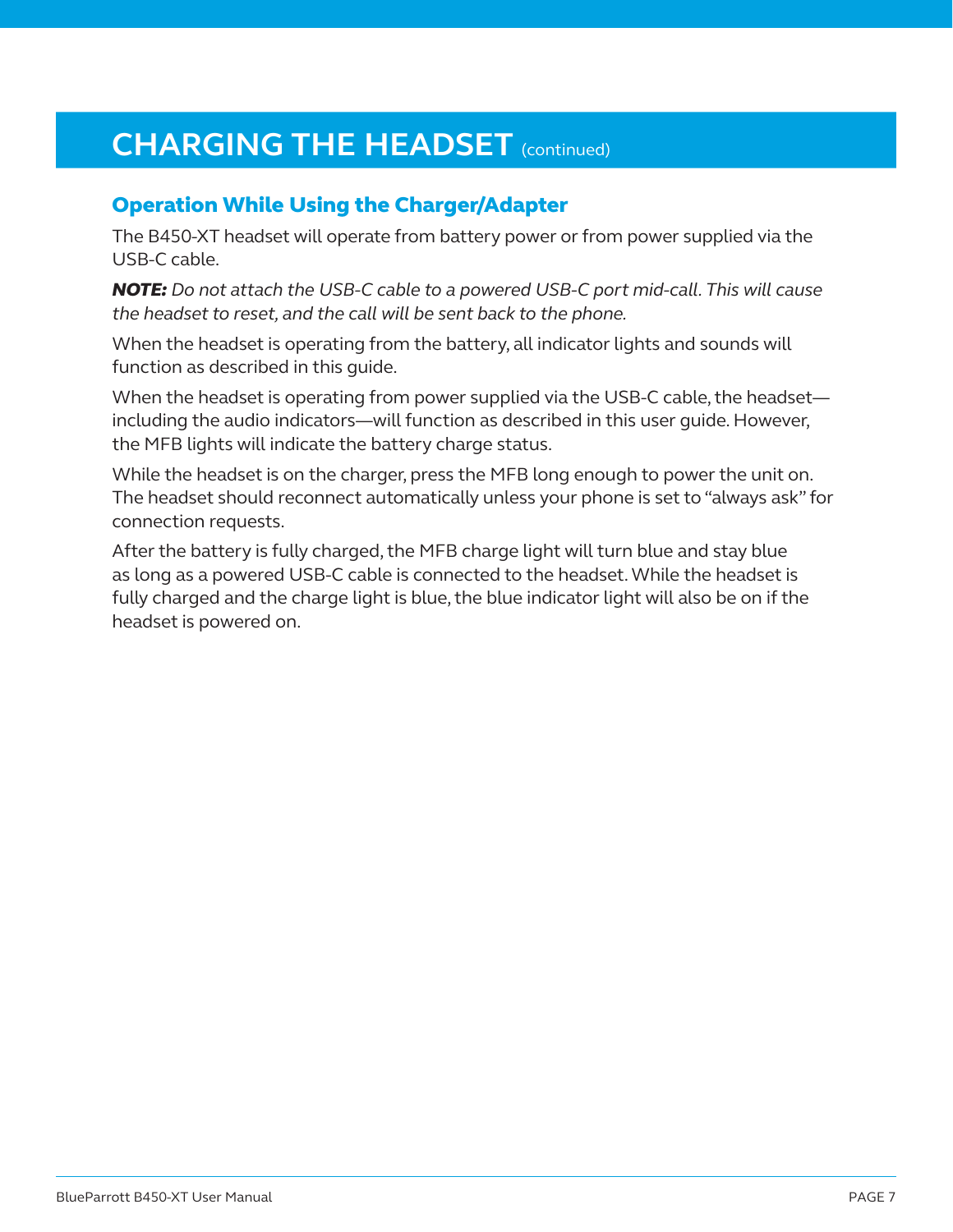# **GETTING STARTED**

### On/Off/Standby

Turn Headset On: Hold down the MFB for approximately 2-3 seconds until you hear a voice prompt, "power on." The red light will flash once every second.

Turn Headset Off (conserves battery power): Hold down the MFB for approximately 4–5 seconds until you hear a voice prompt "power off." A red light will flash 4 times and the headset will turn off.

**Standby Mode:** Once the headset is turned on (after the initial pairing), it will attempt to connect to the last device that it was paired with, putting itself into Standby Mode.

### Pairing with a Phone

When you turn your B450-XT on for the first time, or if its Paired Device List has been cleared, it will go into pairing mode automatically. You can pair the headset using NFC or manually.

#### NFC (One-Touch) Pairing

- 1. Make sure that NFC is enabled on your cell phone.
- 2. Place the NFC zone of your cell phone against the NFC zone of the headset and hold them together until your cell phone registers the headset.
- 3. Follow the prompts on your cell phone to complete pairing.

*Note: NFC and One-Touch Pairing are dependent on your cell phone. The size and sensitivity of your phone's NFC zone and the specific way to connect the headset may vary between devices.*

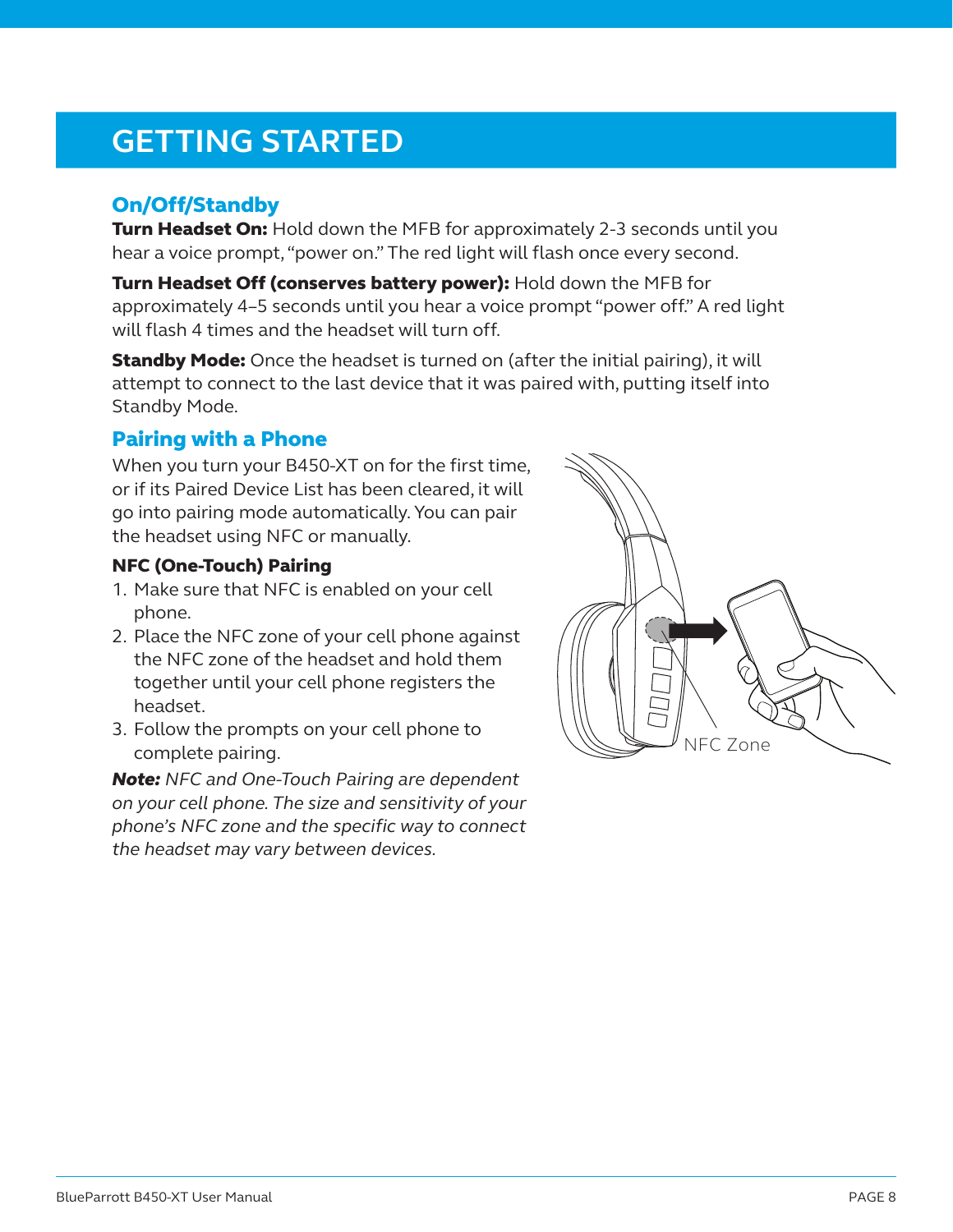### **GETTING STARTED** (continued)

#### Manual Pairing

If the B450-XT has already been paired with another device and you are not going to use NFC Pairing, you will need to put it into Pairing Mode manually:

#### **Placing Headset into Pairing Mode**

#### **By Voice:**

Activate headset voice recognition by pressing the Parrott Button or by pressing and holding the Volume Up button. Then, after the prompt, say "pair mode." The headset will enter pairing mode and be visible for pairing to devices for 120 seconds.

#### **Using Buttons:**

With the headset powered off, press and hold the MFB until you hear "Power on". Keep holding the MFB for approximately 6 seconds until the LED flashes alternating blue and red, or you hear "Pair mode". The headset will be visible for pairing to devices for 120 seconds.

#### **Pairing to a Cell Phone**

- 1. Make sure that other Bluetooth devices are turned off or out of range.
- 2. Place the headset into pairing mode.
- 3. Put your cell phone in Bluetooth Search/Scan Mode per the manufacturer's instructions.
- 4. Select "BlueParrott B450-XT" to pair. (Passcode is "0000" if needed.)
- 5. Accept the phone book access request to enable caller ID in the headset.
- 6. When connected, the headset will give you the voice prompt, "Your headset is connected."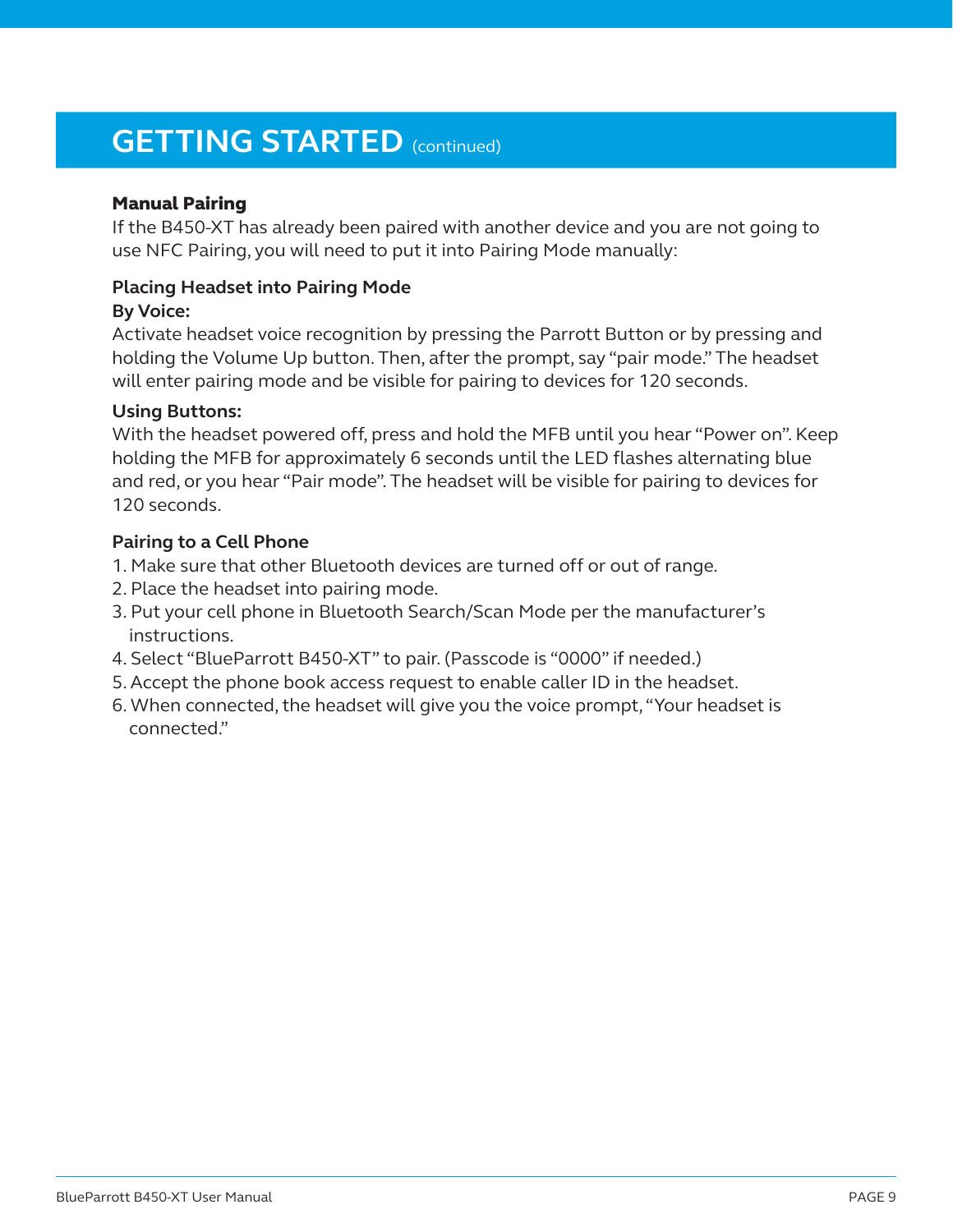# **HOW TO WEAR AND ADJUST THE B450-XT**

### Adjusting the headband length

For a more comfortable and secure fit, the headband length can be adjusted as illustrated below:

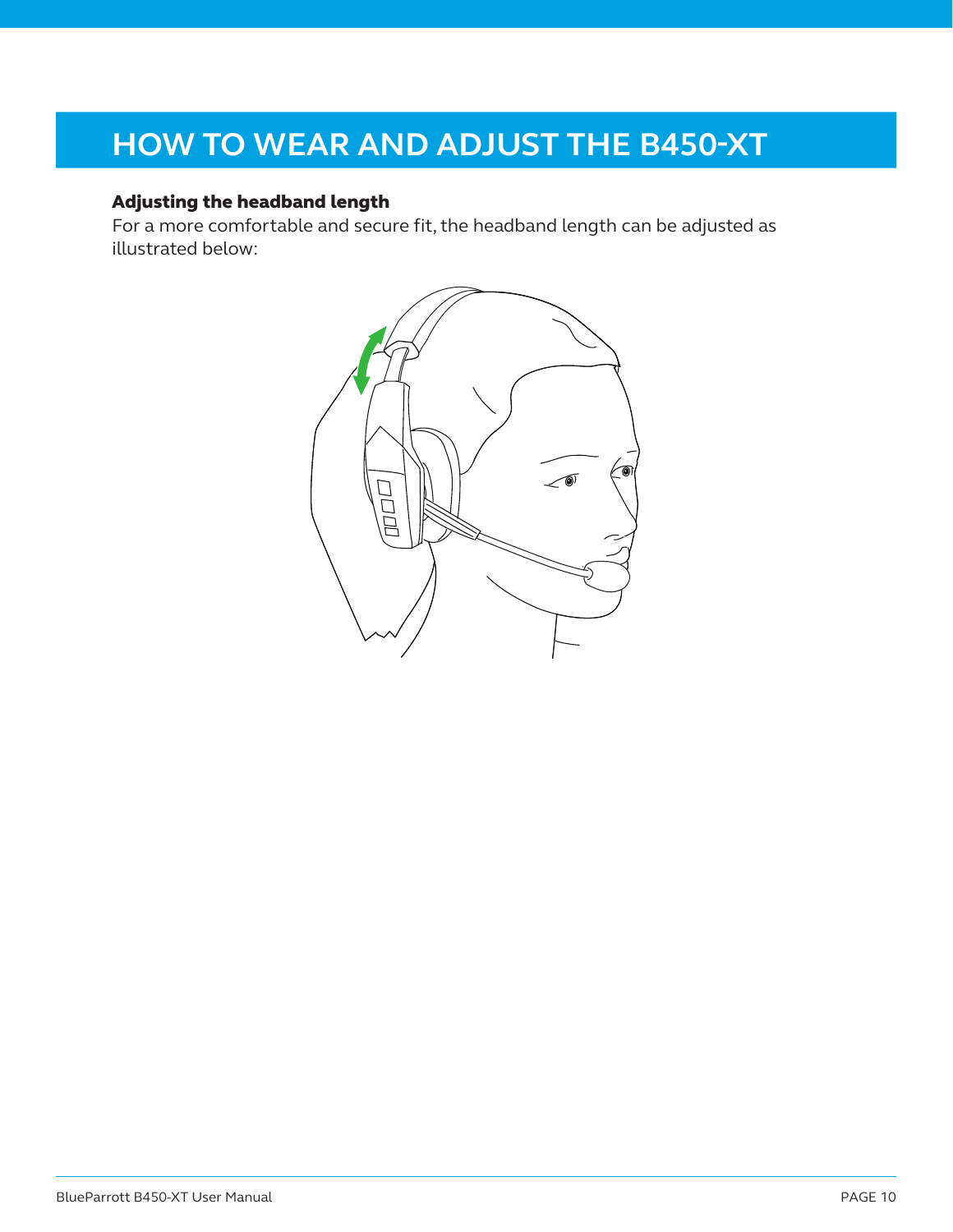# **HOW TO WEAR AND ADJUST THE B450-XT** (continued)

#### Adjusting the headband tension

If the headband feels too tight or too loose, it is possible to adjust the tension of the headband for a more comfortable fit.

To adjust the tension of the headband, grip and flex it **ONLY** as shown in the diagrams below. Flex inward to increase tension. Flex outward to reduce the tension.

Use mild to moderate force when flexing the headband. Repeat the process until desired tension comfort level is attained.

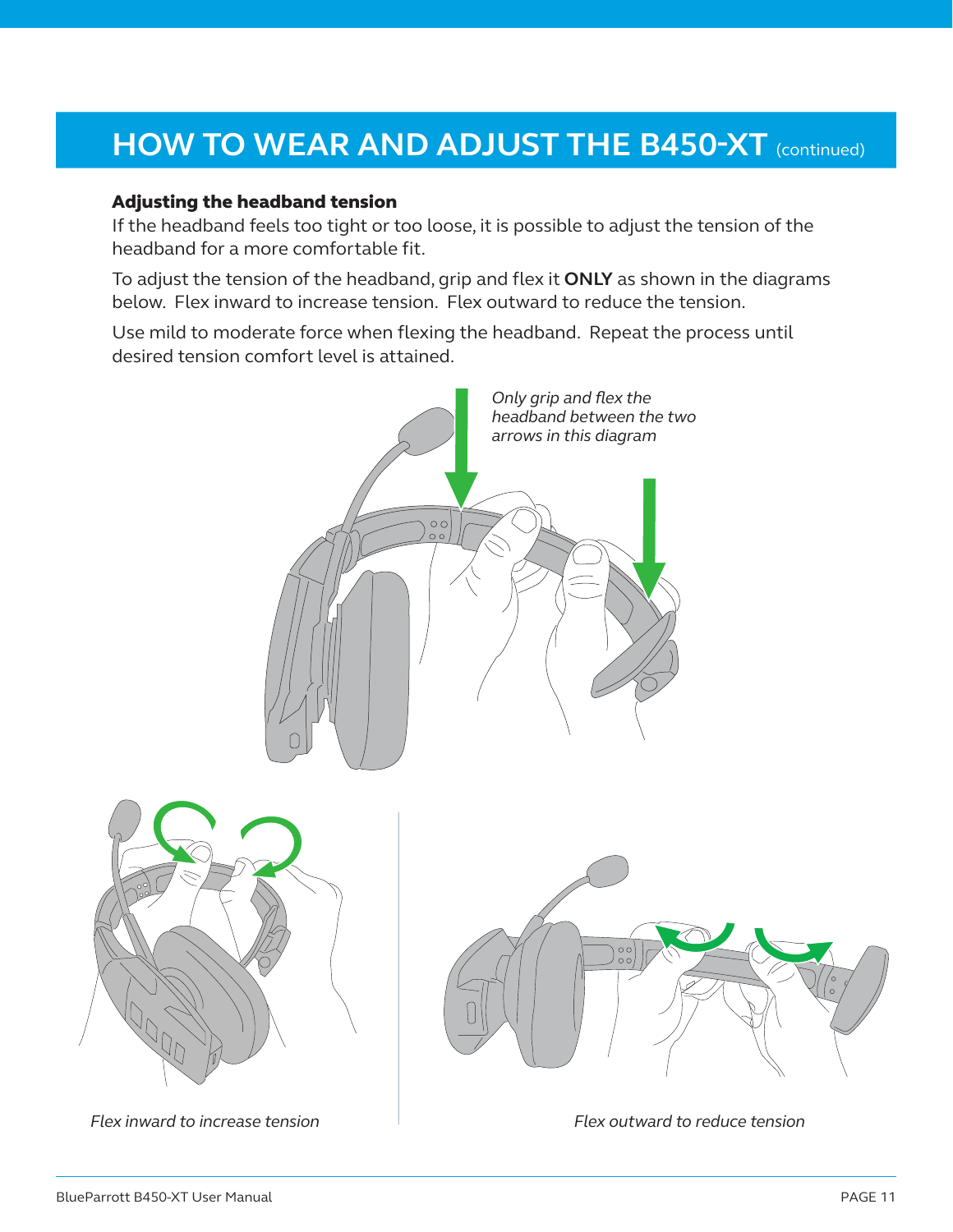# **HOW TO WEAR AND ADJUST THE B450-XT** (continued)

#### Positioning the microphone

To get the best performance from our noise-canceling technology, position the microphone near the corner of your mouth. Positioning is important; small adjustments in microphone placement can improve performance.

- 1. Place the headset on your head.
- 2. Position the speaker directly on your ear. You can slide the headband in or out of the side support to find the best fit for stability and comfort.
- 3. Position the microphone about one finger's width away from your face at the corner of your mouth. The boom will rotate so you can position the microphone correctly with the speaker on either ear.

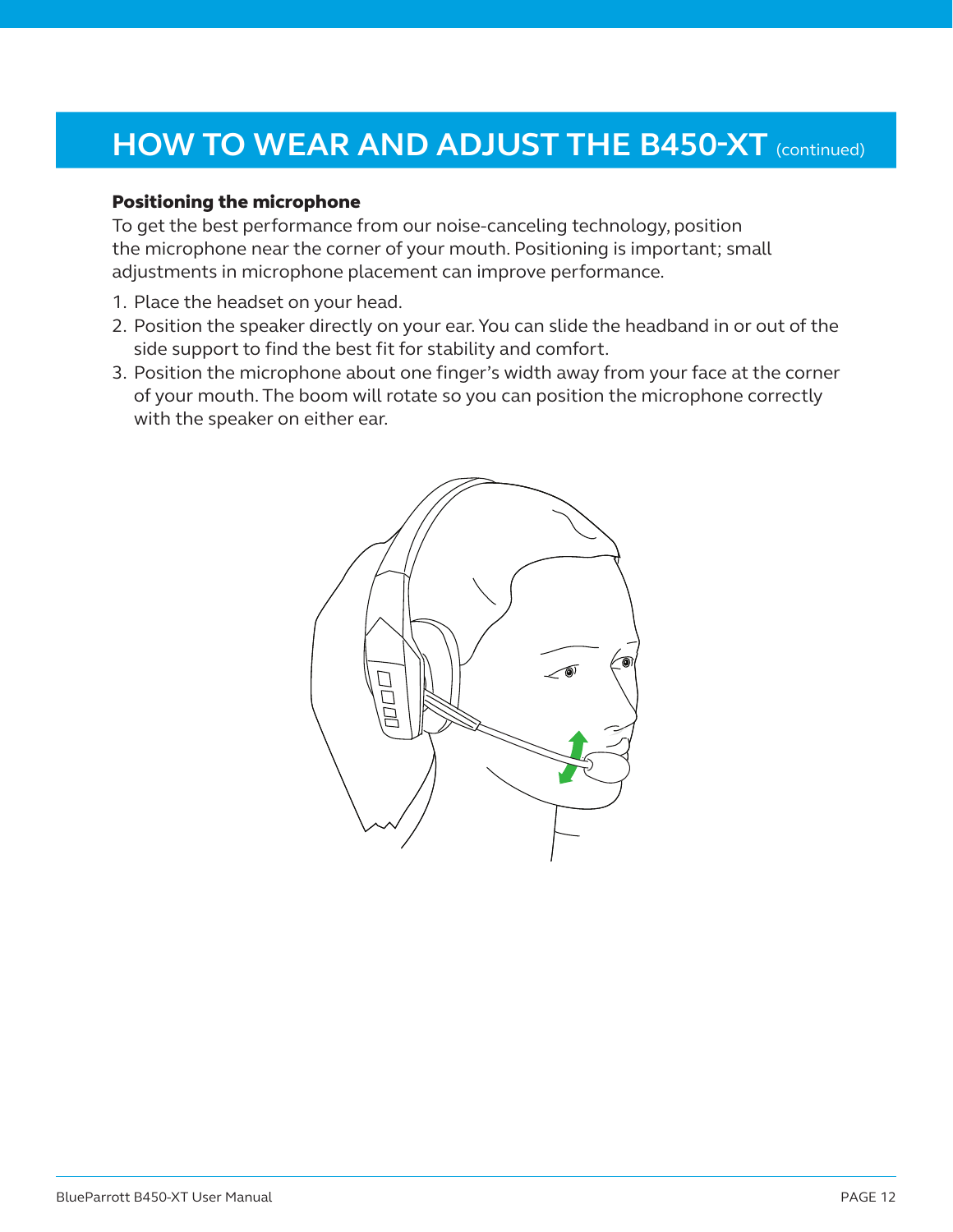### **HOW TO WEAR AND ADJUST THE B450-XT** (continued)

#### Switching microphone boom between left and right ear

The microphone boom can be adjusted for use on the right or left ear by sweeping it from one side to the other on the top side just underneath the headband. Do not try and push the microphone boom arm from one side to the other at the bottom of the headset.

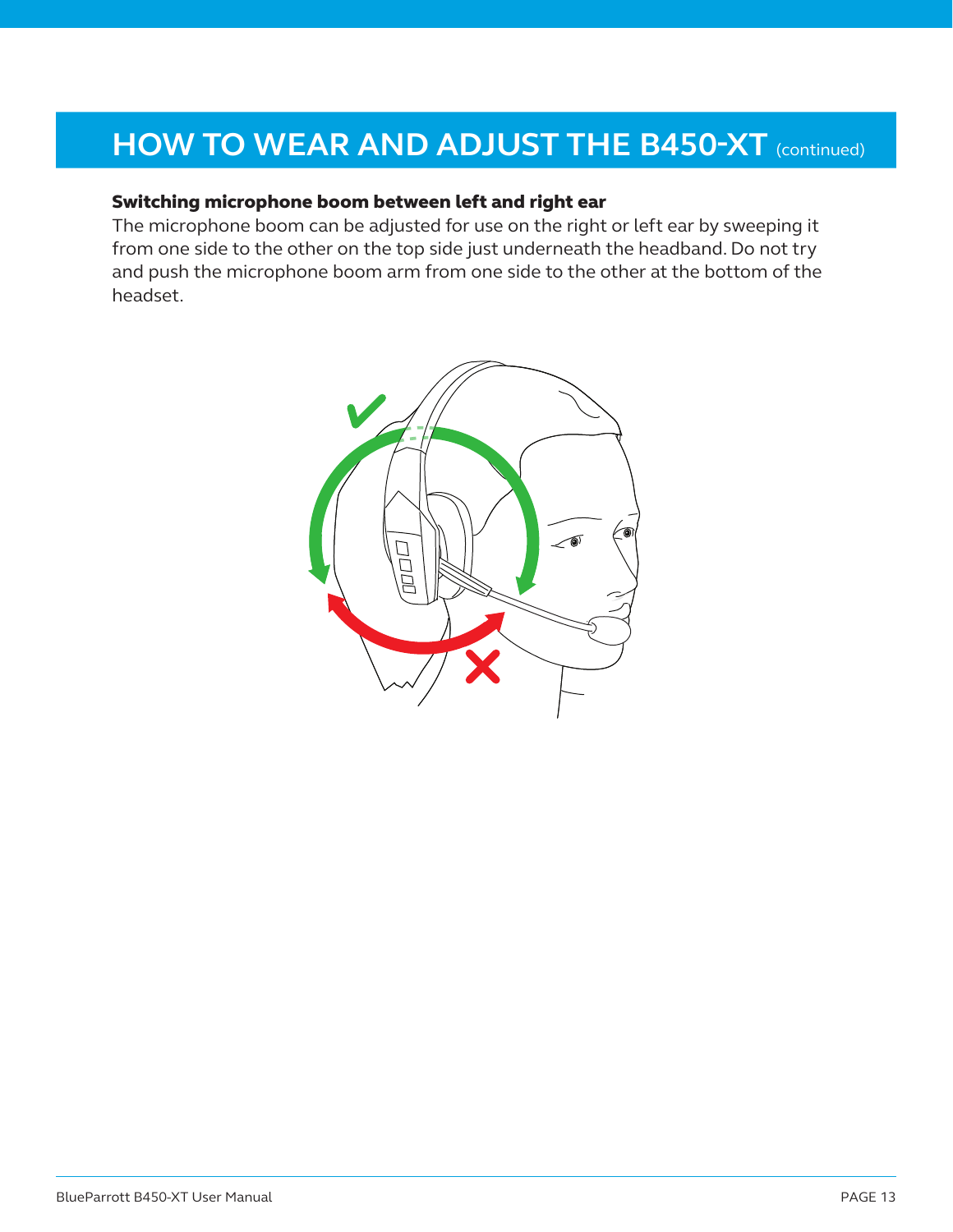### **GETTING STARTED** (continued)

### Making/Taking Calls

The headset must be on and connected with your phone.

#### Making a Call

- 1. Dial the desired number on your phone. You will hear the call in the headset.
- 2. To end the call, press the MFB once. The call will end and the headset will enter standby mode.

#### Answering a Call

#### **By Voice:**

- 1.When you receive a call, you will hear ringtones in the headset, or the caller ID. Say "answer" to answer the call.
- 2. To end the call, press the MFB once. The call will end and the headset will enter standby mode.

#### **Using Buttons:**

- 1.When you receive a call, you will either hear ringtones in the headset, or the caller ID. Press the MFB once to answer the call.
- 2. To end the call, press the MFB once. The call will end and the headset will enter standby mode.

### Rejecting a Call

#### **By Voice:**

1. To reject an incoming call, say "ignore." You will hear two descending tones and the call will be transferred to your voicemail (if available).

#### **Using Buttons:**

1. To reject an incoming call, press and hold the MFB for two seconds. You will hear two descending tones and the call will be transferred to your voicemail (if available).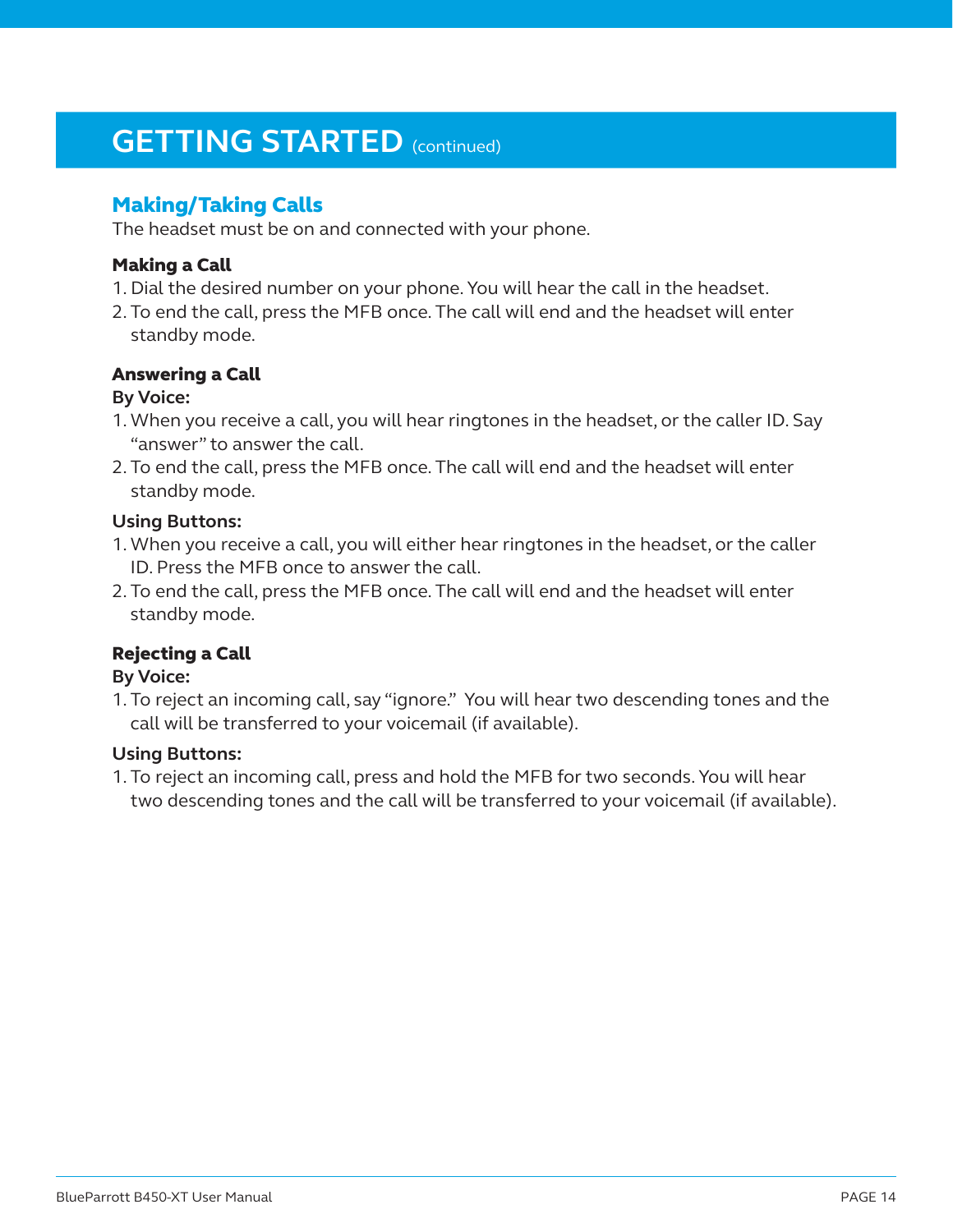# **VOICE COMMANDS**

The B450-XT will recognize English voice commands, enabling you to handle incoming calls without touching the headset. You can say "answer" to answer an incoming call, or "ignore" to reject it.

When not on a call, press the Parrott Button (if not reconfigured to do something else), or press and hold the Volume Up button to activate voice commands. For a list of available commands, say "What can I say?"

### Voice Commands Available:

Answer – Answers an incoming call **Ignore** – Rejects the incoming call and sends it to voicemail (if available) What can I say? - Provides a list of available commands **Pair mode** – Puts the headset into pairing mode Am I connected? - Verifies that the headset is connected to a device **Check battery** – Checks battery levels in the headset and paired device (if applicable) Redial – Redials the last outgoing call **Callback** – Calls the last incoming call (if number available) Cancel – Cancels voice command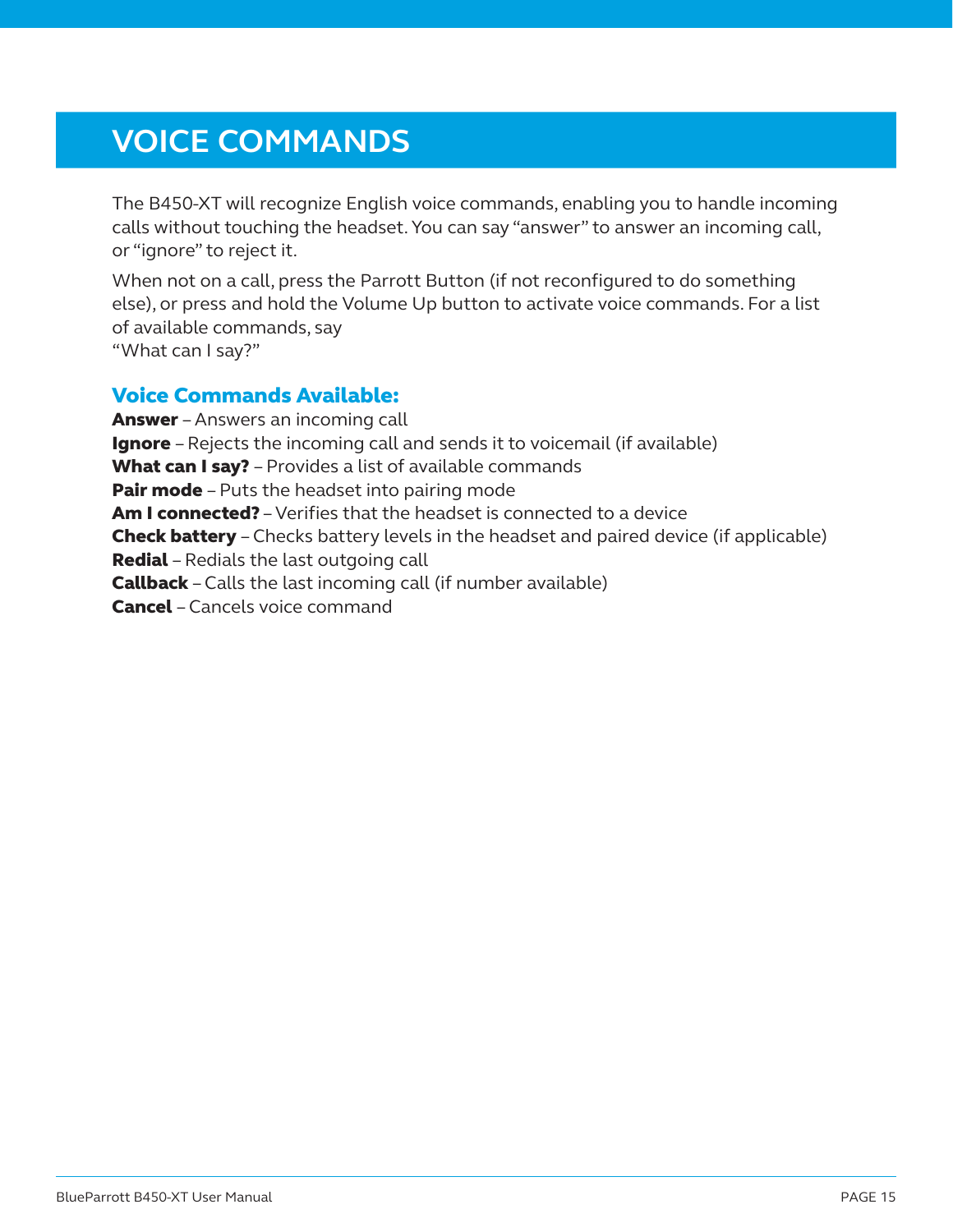### **PARROTT BUTTON**

As provided from the factory, the Parrott Button provides an easy way to mute the headset on a call and activates voice commands when not. However, you can also configure the button for other functions, such as a speed dial button for a dedicated phone number, or to launch a particular application on your phone.

If the Parrott Button is reconfigured to provide a different function, voice commands can still be activated by pressing and holding the Volume Up button.

To change the Parrott Button functions, you will need to download an app for your phone (Android or iOS) or PC. Go to **www.blueparrott.com/parrott** for updates and more information.

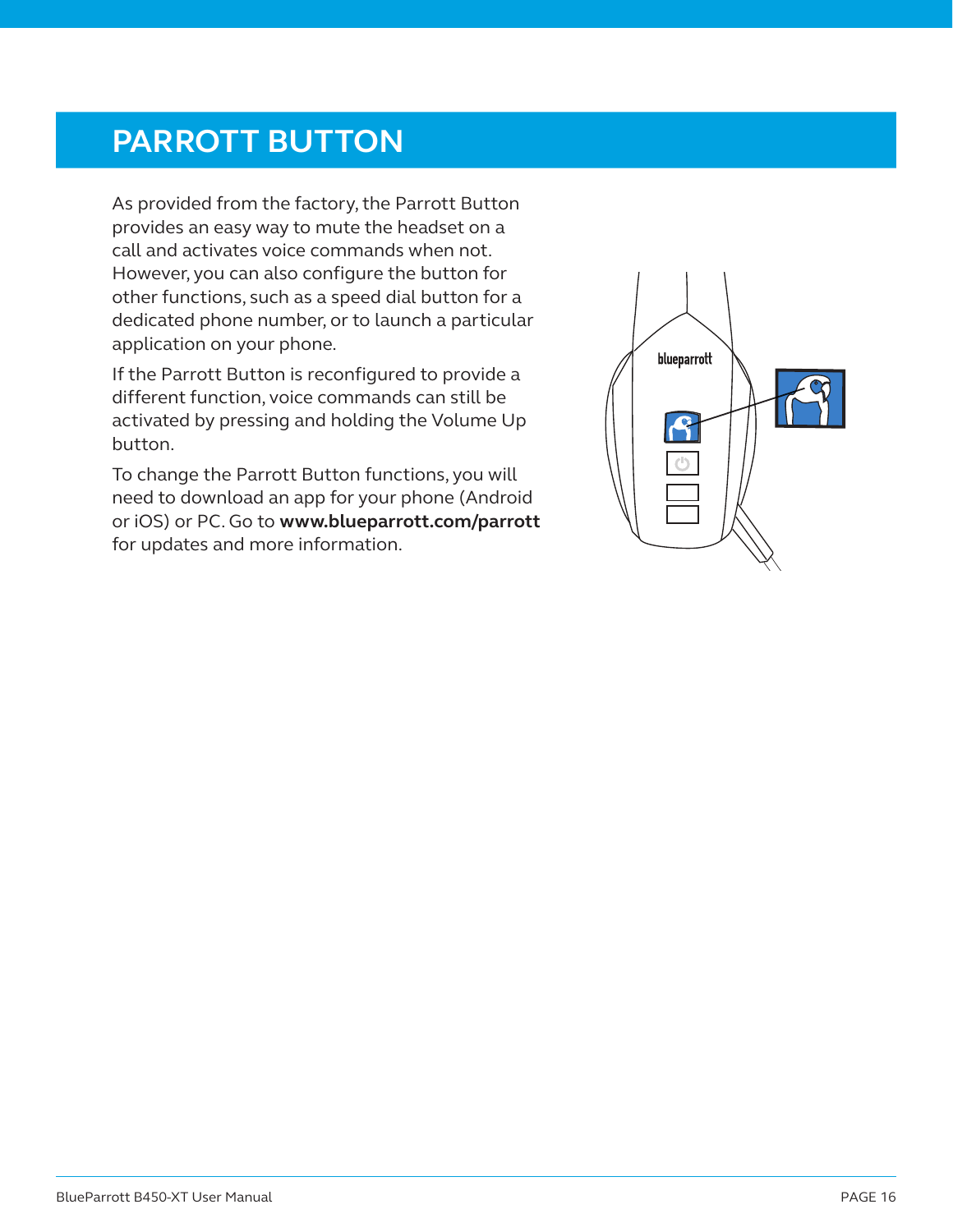## **ADVANCED FEATURES AND FUNCTIONS**

### Multiple Device Pairing and Multipoint Mode

The B450-XT has pairing memory for up to eight (8) devices. The headset is enabled with Multipoint Mode, which means that it can be connected to and toggle between two Bluetooth devices. You do not have to do anything to enable Multipoint Mode. Multipoint Mode is a fixed feature and cannot be disabled.

#### Using the B450-XT in Multipoint Mode

- 1. To use the headset in Multipoint Mode, first make sure the headset is paired with both your devices.
- 2. With both devices in range and with their Bluetooth enabled, turn the headset on.
- 3.As each Bluetooth device connects to the headset, you will hear the voice prompt, "Your headset is connected."

The B450-XT will monitor both phones and enable you to answer a call on either one using the headset.

If you are on a call and the other device receives a call, you will hear a notification in the headset.

### Proximity Pairing

Proximity Pairing is an alternative method of pairing where the headset initiates the pairing process instead of your phone.

- 1. Make sure the headset is powered on and not connected to another device.
- 2. Set your phone so it is "discoverable," or visible to other devices.
- 3. Quickly press the MFB and the Volume Down button, if headset is not already in pair mode.
- 4. You should hear the voice prompt "pair mode" in the headset.
- 5. The headset lights should now be alternating red and blue.
- 6. The headset initiates pairing activity, and the incoming pairing request must be accepted on the phone. **NOTE:** This may include entering the pin number "0000" (four zeros).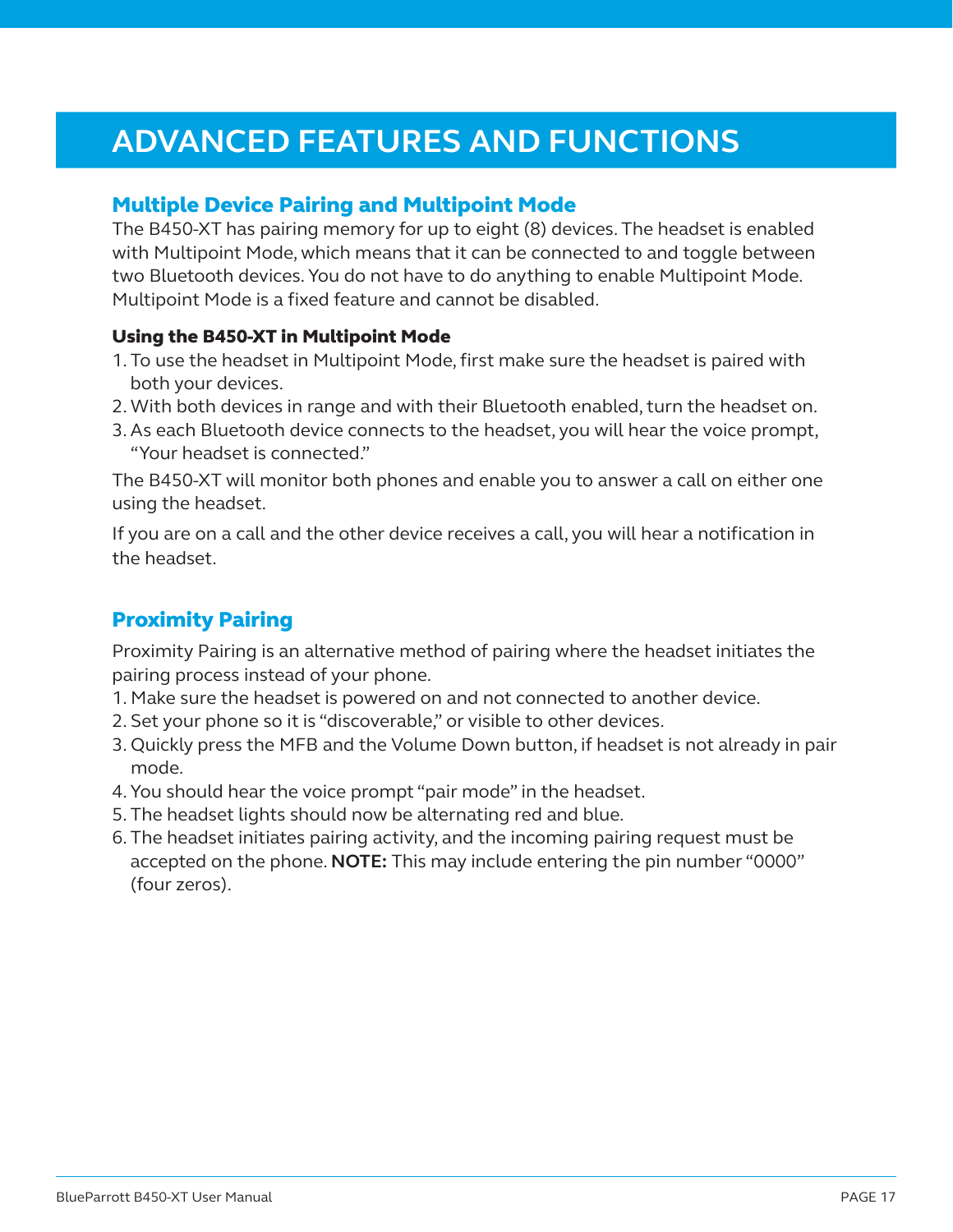# **ADVANCED FEATURES AND FUNCTIONS** (continued)

### Additional Features and Functions

#### Last Number Redial

#### **By Voice:**

You can use voice commands to dial both the last outgoing and last incoming call.

- To redial the last *outgoing* call, activate voice command and say "redial."
- To call back the last *incoming* call, activate voice command and say "callback."

#### **Using Buttons:**

To redial the last *outgoing* call that was dialed from the cell phone, press and hold the Volume Down button for approximately 1 second. A beep will be heard and the phone will redial the last number.

#### Call Waiting/Rejecting a Call

If you are on an active call and a second call comes in, you will hear a low tone notification in the headset. Where supported by your phone, you can either accept the incoming call and end the active call, accept the incoming call and place the active call on hold, or reject the incoming call and continue the active call.

- To accept the incoming call and end the active call, press the MFB once.
- To accept the incoming call and place the active call on hold, quickly press the MFB twice.
- To reject the incoming call, press and hold the MFB for 1-2 seconds.

#### Rejecting a Call

#### **By Voice:**

To reject an incoming call by voice when not on another call, say "ignore."

#### **Using Buttons:**

To reject an incoming call manually, press and hold the MFB for 1-2 seconds.

#### Phone Voice Control (e.g. Siri, Google Now)

Press the MFB once while the headset is in standby mode to initiate voice command functions on your phone. Support for this is phone dependent. See your phone's user guide for more information.

#### **Muting**

By default, the Parrott Button will act as a mute on calls (unless it has been configured for another function). The Volume Up button will also function to control mute.

- Unless otherwise configured, quickly pressing the Parrott Button while on a call will mute the headset. Press again to unmute.
- To use Volume Up to mute the headset microphone while on a call, press and hold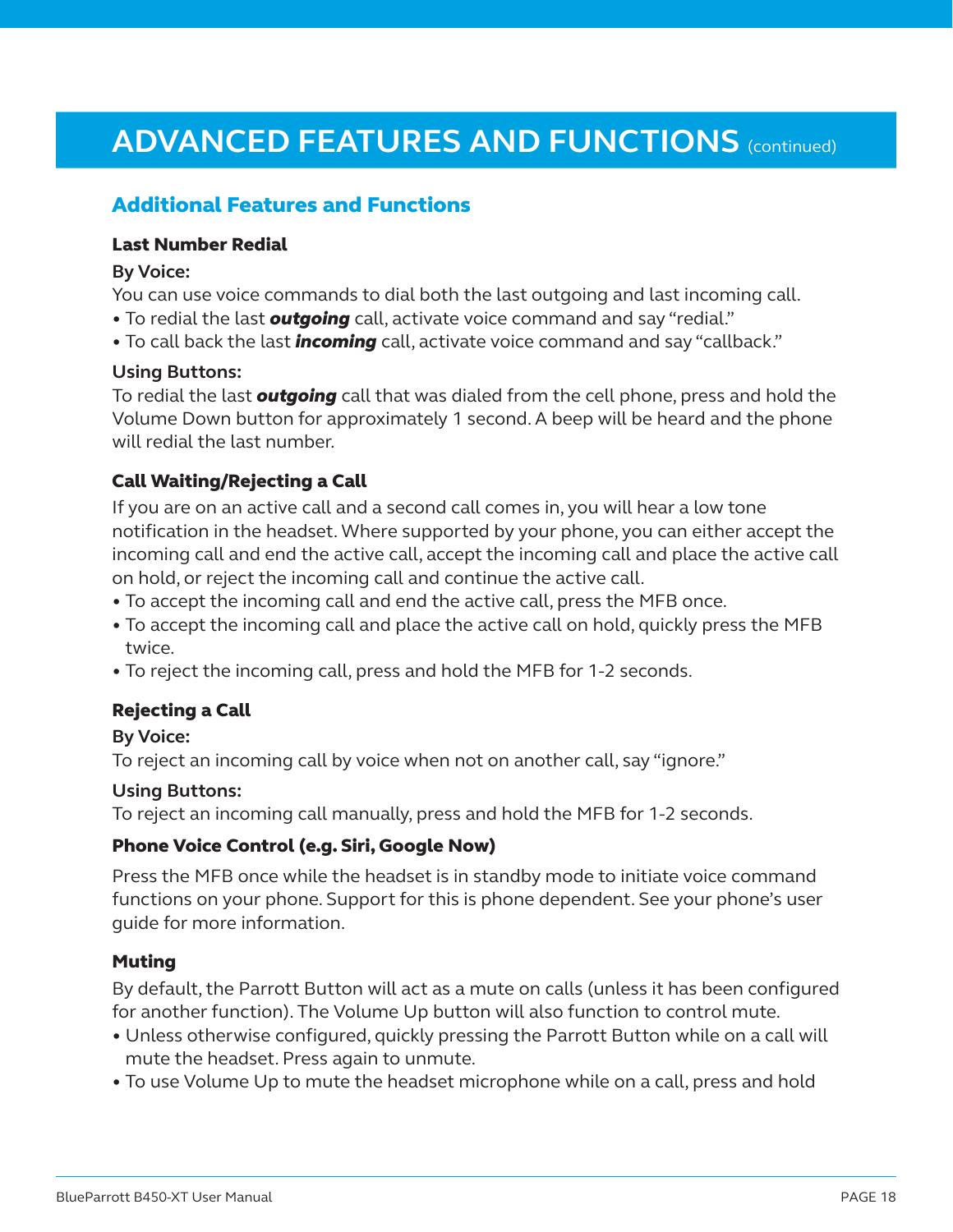### **ADVANCED FEATURES AND FUNCTIONS (continued)**

the Volume Up button for 1-2 seconds. To unmute, press and hold the button again for 1-2 seconds.

• While muted, a reminder tone will sound every 10 seconds.

#### Transferring Audio

To transfer audio from the headset to the cell phone while on a call, press and hold the Volume Down button for 1-2 seconds. The audio will transfer to the phone. Repeat to transfer audio back to the headset. When audio is transferred to the phone, the light on the headset will pulse blue quickly until the call ends, or audio is transferred back to headset.

#### Turning Headset Indicator Lights On/Off

A *quick* press of the Volume Up and Volume Down buttons together will turn the headset indicator lights off. Repeat to turn the indicator lights on. When powering on the headset, the indicator lights will revert to being on.

#### Reset Headset Paired Devices List

This will reset, or clear the headset's internal paired devices list. The headset must be on to perform this function.

- 1. Power on the headset. It does not matter if it connects to any devices.
- 2. Hold the headset near your ear and press and hold the Volume Up and the Volume Down buttons together for approximately 6-10 seconds until two low tones and/or the "Pair Mode" voice indicator is heard.
- 3. The pairing memory is now clear and will need to be paired to any desired devices before it can be used with them.

#### Reset Parrott Button Defaults

This will reset or clear the headset's internal paired devices list and will also restore the Parrott Button's factory defaults (voice command and mute). The headset must be on to perform this function.

- 1. Power on the headset. It does not matter if it connects to any devices.
- 2. Hold the headset near your ear and press and hold the Parrott Button and the Volume Down buttons together for approximately 6-10 seconds until you see two quick purple flashes on the MFB.
- 3. The headset Parrott Button is reset and the pairing memory is now clear. The headset will re-enter pairing mode. If you are not ready to re-pair to your device, power off the headset.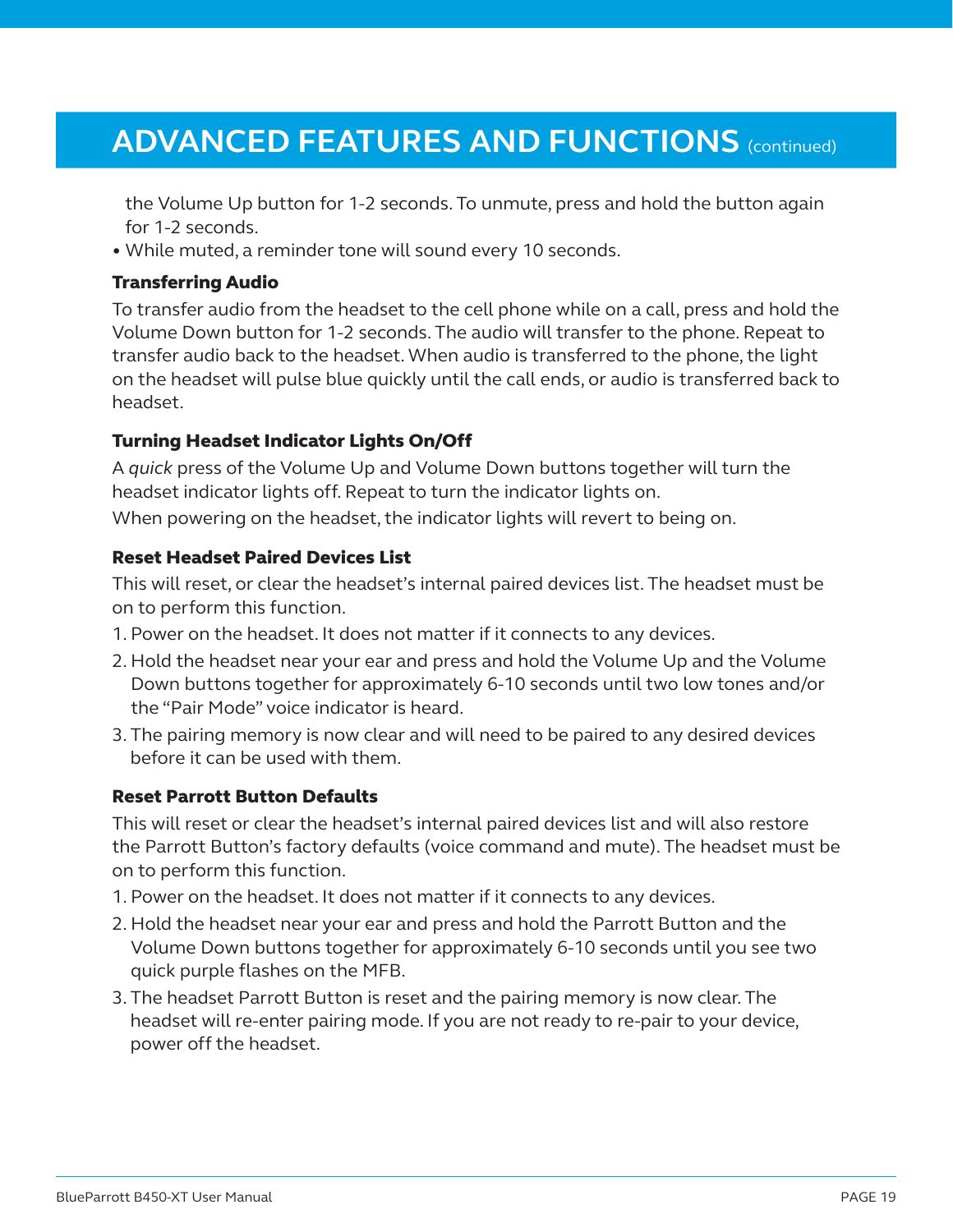### **ADVANCED FEATURES AND FUNCTIONS (continued)**

#### Over-the-air Updates

The headset firmware can be updated over-the-air via the BlueParrott app. Over-the-air updates are only available for Android devices.

- 1. The BlueParrott app will notify you when a firmware update is available.
- 2. Ensure the headset and the Android phone have a minimum 50% charge and are connected to one another before beginning the update.
- 3. In the BlueParrott app main screen, select Update headset and follow the instructions.

The Over-the-air update takes approx. 30 minutes to complete, depending on the strength and stability of your Wi-Fi network.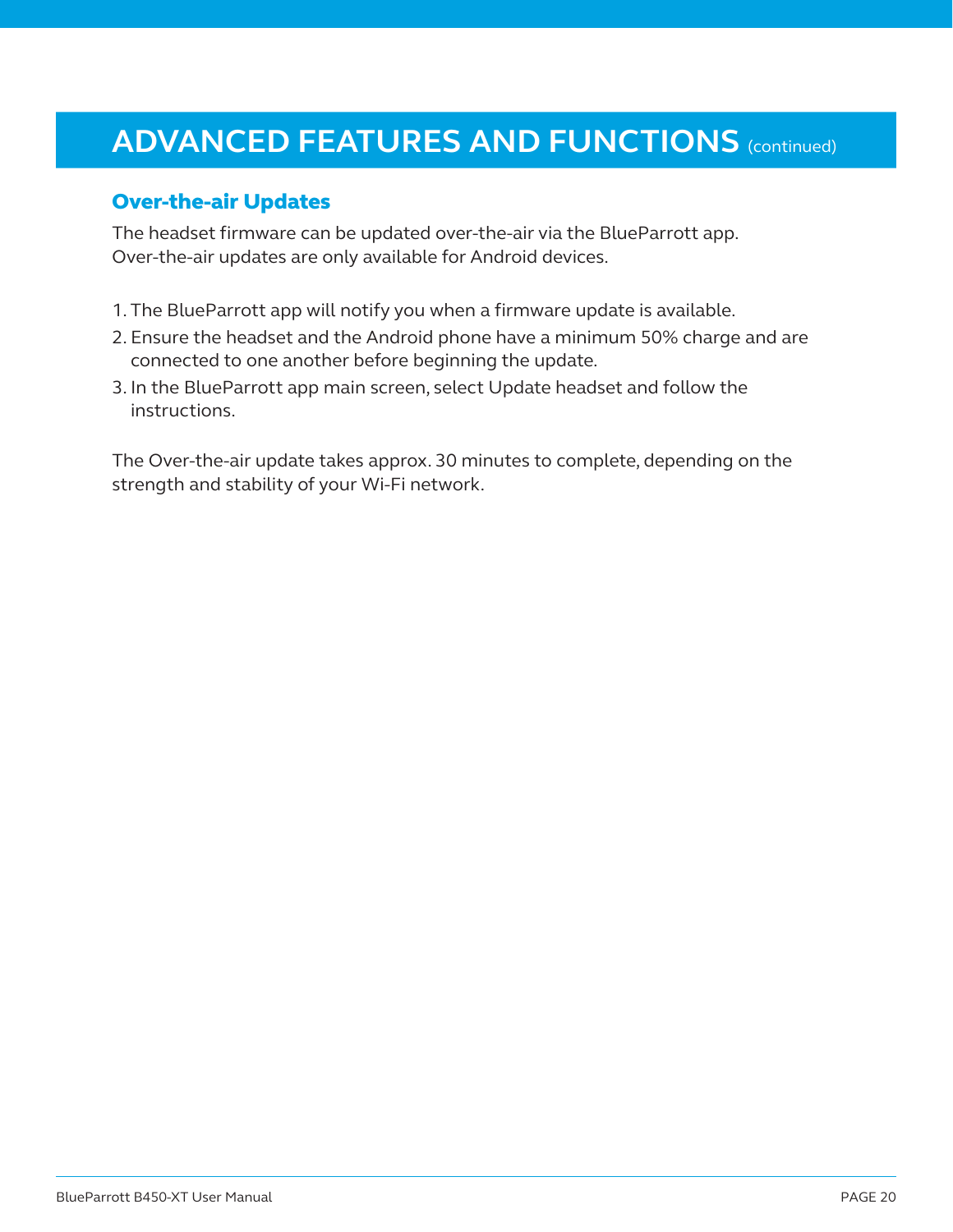# **FUNCTIONS & INDICATORS TABLES**

### Standby Mode Functions

| <b>Function</b>                                  | <b>Button/Duration</b><br>of Press                              | <b>LED Indicator</b>                                                                       | <b>Audio</b><br><b>Indicator</b>       | <b>Voice</b><br><b>Indicator</b>  |
|--------------------------------------------------|-----------------------------------------------------------------|--------------------------------------------------------------------------------------------|----------------------------------------|-----------------------------------|
| Power On                                         | MFB (1-2 seconds)                                               | 3 fast blue flashes<br>2 rising low<br>tones                                               |                                        | "Power on"                        |
| Power Off                                        | MFB (2-3seconds)                                                | 4 fast red flashes                                                                         | 2 falling low<br>tones                 | "Power off"                       |
| <b>Enable Pairing</b><br>Mode                    | MFB (5-15 seconds)                                              | Alternating red and<br>blue flash                                                          | <b>NONE</b>                            | "Pair Mode"                       |
| Volume Up                                        | Volume Up<br>(quick press)                                      | <b>NONE</b>                                                                                | 1 short tone                           | <b>NONE</b>                       |
| <b>Volume Down</b>                               | Volume Down<br>(quick press)                                    | <b>NONE</b>                                                                                | 1 short tone                           | <b>NONE</b>                       |
| <b>Initiate Headset</b><br><b>Voice Commands</b> | Parrott Button (quick<br>press) or Volume Up<br>$(1-2$ seconds) | <b>NONE</b>                                                                                | <b>NONE</b>                            | "Say a<br>command"                |
| <b>Phone Voice</b><br>Control (Start/<br>End)    | <b>MFB</b><br>(quick press)                                     | <b>NONE</b>                                                                                | 1 tone                                 | <b>NONE</b>                       |
| Last Number<br>Redial                            | Volume Down<br>(1-2 seconds)                                    | <b>NONE</b>                                                                                | 1 short tone                           | <b>NONE</b>                       |
| Disable LEDs                                     | Volume Up/Volume<br>Down (quick press)                          | <b>NONE</b>                                                                                | 1 short tone                           | <b>NONE</b>                       |
| <b>Enable LEDs</b>                               | Volume Up/Volume<br>Down (quick press)                          | LEDs active<br>1 short tone                                                                |                                        | <b>NONE</b>                       |
| <b>Reset Paired</b><br><b>Devices</b>            | Volume Up/Volume<br>Down (5-6 seconds)                          | 2 low tones<br><b>NONE</b>                                                                 |                                        | "Pair Mode"                       |
| <b>Reset Parrott</b><br><b>Button</b>            | Parrott Button/Volume<br>Down (6-9 seconds)                     | 2 fast purple<br>flashes                                                                   | <b>NONE</b>                            | <b>NONE</b>                       |
| Establish Service<br>Level Connection            | <b>MFB</b><br>(quick press)                                     | Fast blue flash                                                                            | 1 long tone                            | "Your<br>headset is<br>connected" |
| <b>Start Proximity</b><br>Pairing                | MFB & Volume Down<br>(quick press)                              | Alternating red and<br>Long low<br>blue flash<br>tone every 5<br>seconds for 60<br>seconds |                                        | "Pair Mode"                       |
| <b>Proximity Pairing</b><br>Timeout              | <b>NONE</b>                                                     | <b>NONE</b>                                                                                | 2 short tones<br>(after 60<br>seconds) | <b>NONE</b>                       |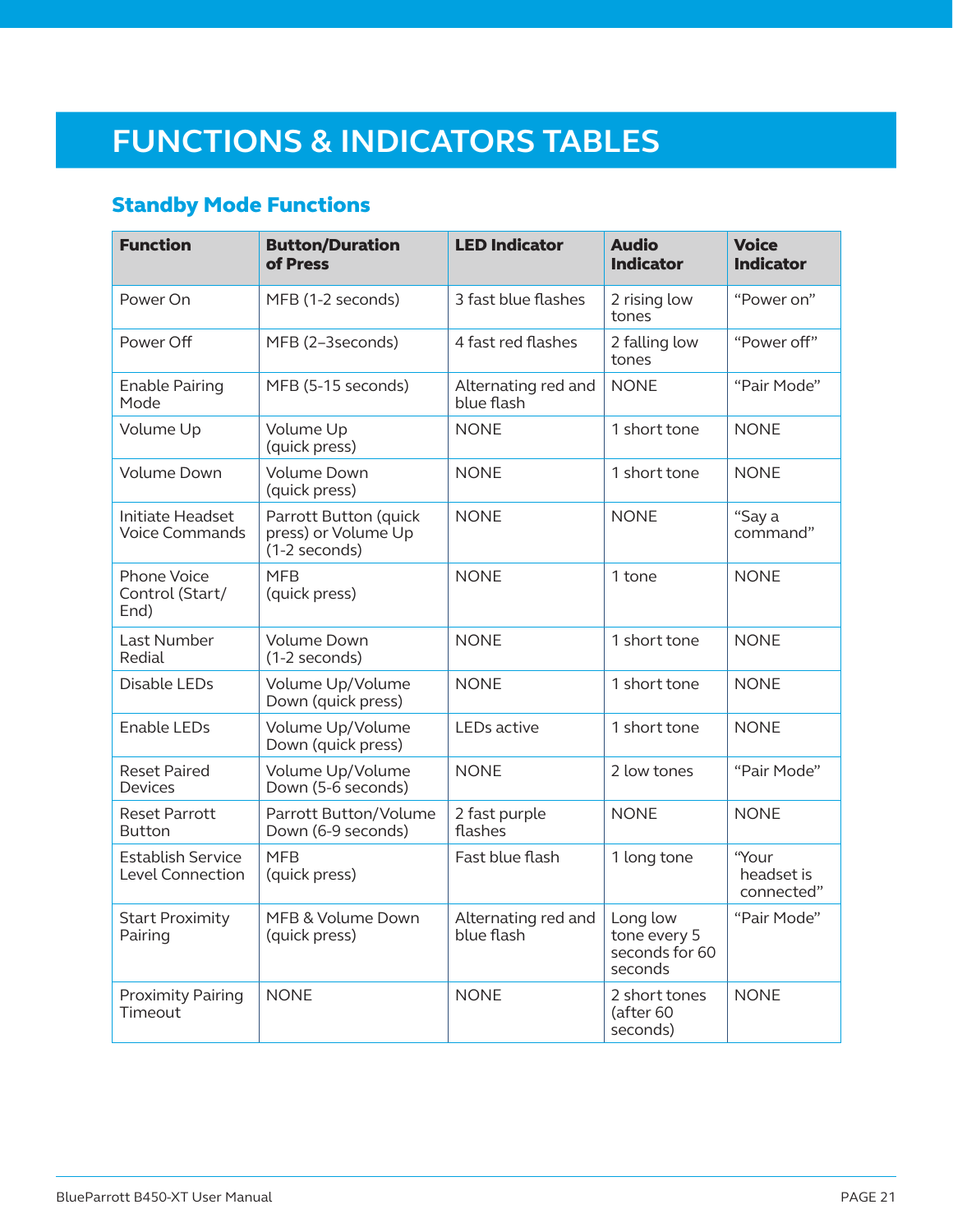# **FUNCTIONS & INDICATORS TABLES** (continued)

### In-Call Functions

| <b>Function</b>                                                       | <b>Button/</b><br><b>Duration</b><br>of Press                               | <b>LED Indicator</b>                                                                                    | <b>Audio Indicator</b>       | <b>Voice</b><br><b>Indicator</b> |
|-----------------------------------------------------------------------|-----------------------------------------------------------------------------|---------------------------------------------------------------------------------------------------------|------------------------------|----------------------------------|
| Volume Up                                                             | Volume Up<br>(quick press)                                                  | <b>NONE</b>                                                                                             | 1 short tone                 | <b>NONE</b>                      |
| <b>Volume Down</b>                                                    | <b>Volume Down</b><br>(quick press)                                         | <b>NONE</b>                                                                                             | 1 short tone                 | <b>NONE</b>                      |
| Mute (On/Off)                                                         | Parrott<br><b>Button</b> (quick<br>press) unless<br>configured<br>otherwise | <b>NONE</b>                                                                                             | 1 tone                       | <b>NONE</b>                      |
| Mute (On/Off)                                                         | Volume Up<br>(1-2 seconds)                                                  | <b>NONE</b>                                                                                             | 1 tone                       | <b>NONE</b>                      |
| Mute Reminder                                                         | <b>NONE</b>                                                                 | <b>NONE</b>                                                                                             | 1 tone<br>(every 10 seconds) | <b>NONE</b>                      |
| Answer a Call                                                         | MFB (quick<br>press)<br>or say "answer"                                     | <b>Blue light</b><br>flashes slightly<br>slower                                                         | 2 rising tones               | <b>NONE</b>                      |
| End a Call                                                            | MFB (quick<br>press)                                                        | <b>Blue light</b><br>flashes slightly<br>faster                                                         | 2 falling tones              | "Call<br>terminated"             |
| Reject a Call*                                                        | MFB (1-2<br>seconds)<br>or say "ignore"                                     | <b>NONE</b>                                                                                             | 2 falling tones              | <b>NONE</b>                      |
| <b>Transfer Audio</b>                                                 | Volume Down<br>(1-2 seconds)                                                | Quick pulsing<br><b>Blue light</b><br>until call ends,<br>or audio is<br>transferred<br>back to headset | 1 long tone                  | <b>NONE</b>                      |
| Hold Active Call to<br>Answer a Second<br>Incoming Call               | <b>MFB</b><br>(2 quick presses)                                             | <b>NONE</b>                                                                                             | 1 short tone                 | <b>NONE</b>                      |
| <b>End Current Call and</b><br>Accept a Second<br>Incoming Call       | MFB (quick<br>press)                                                        | <b>NONE</b>                                                                                             | 1 short tone                 | <b>NONE</b>                      |
| Reject Held Incoming<br>Call (not all devices<br>allow this function) | MFB (1-2<br>seconds)                                                        | <b>NONE</b>                                                                                             | 2 falling tones              | <b>NONE</b>                      |
| Toggle Between Active<br>and Held Calls                               | MFB (2 quick<br>presses)                                                    | <b>NONE</b>                                                                                             | 1 short tone                 | <b>NONE</b>                      |

*\*Sends call to voicemail (if available)*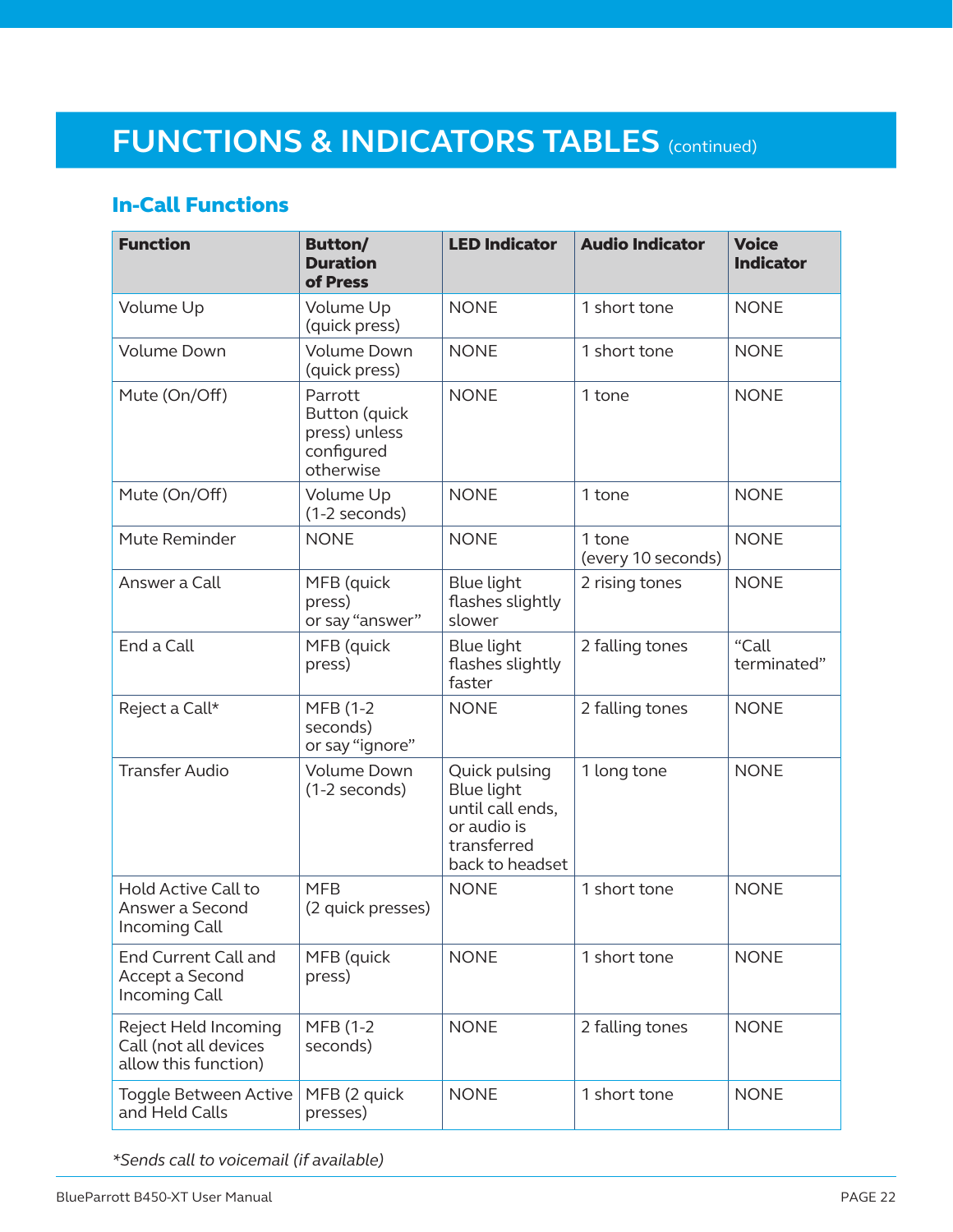# **FUNCTIONS & INDICATORS TABLES** (continued)

### **Notifications**

| <b>Notification</b>                 | <b>Button/Duration</b><br>of Press | <b>LED Indicator</b>                          | <b>Audio Indicator</b>              | <b>Voice Indicator</b>                 |
|-------------------------------------|------------------------------------|-----------------------------------------------|-------------------------------------|----------------------------------------|
| Mute Reminder                       | <b>NONE</b>                        | <b>NONE</b>                                   | 1 tone<br>(every 10 seconds)        | <b>NONE</b>                            |
| Headset<br>Connects<br>to Device    | <b>NONE</b>                        | Blue light, fast<br>flash                     | 1 short tone                        | "Your headset is<br>connected"         |
| Disconnect from<br>Device           | <b>NONE</b>                        | Red light, slow<br>flash                      | <b>NONE</b>                         | "Your headset is<br>disconnected"      |
| Out of Range<br>(Link Loss)         | <b>NONE</b>                        | Red light, slow<br>flash                      | 1 short tone (every<br>10 seconds)  | <b>NONE</b>                            |
| Low Battery                         | <b>NONE</b>                        | Red light, 2<br>fast flashes                  | Double tone                         | "Battery low"<br>every 60 sec-<br>onds |
| Connect A2DP                        | <b>NONE</b>                        | <b>Blue MFB</b><br>(quick, dou-<br>ble-flash) | <b>NONE</b>                         | <b>NONE</b>                            |
| <b>Proximity Pairing</b><br>Timeout | <b>NONE</b>                        | <b>NONE</b>                                   | 2 short tones<br>(after 60 seconds) | <b>NONE</b>                            |